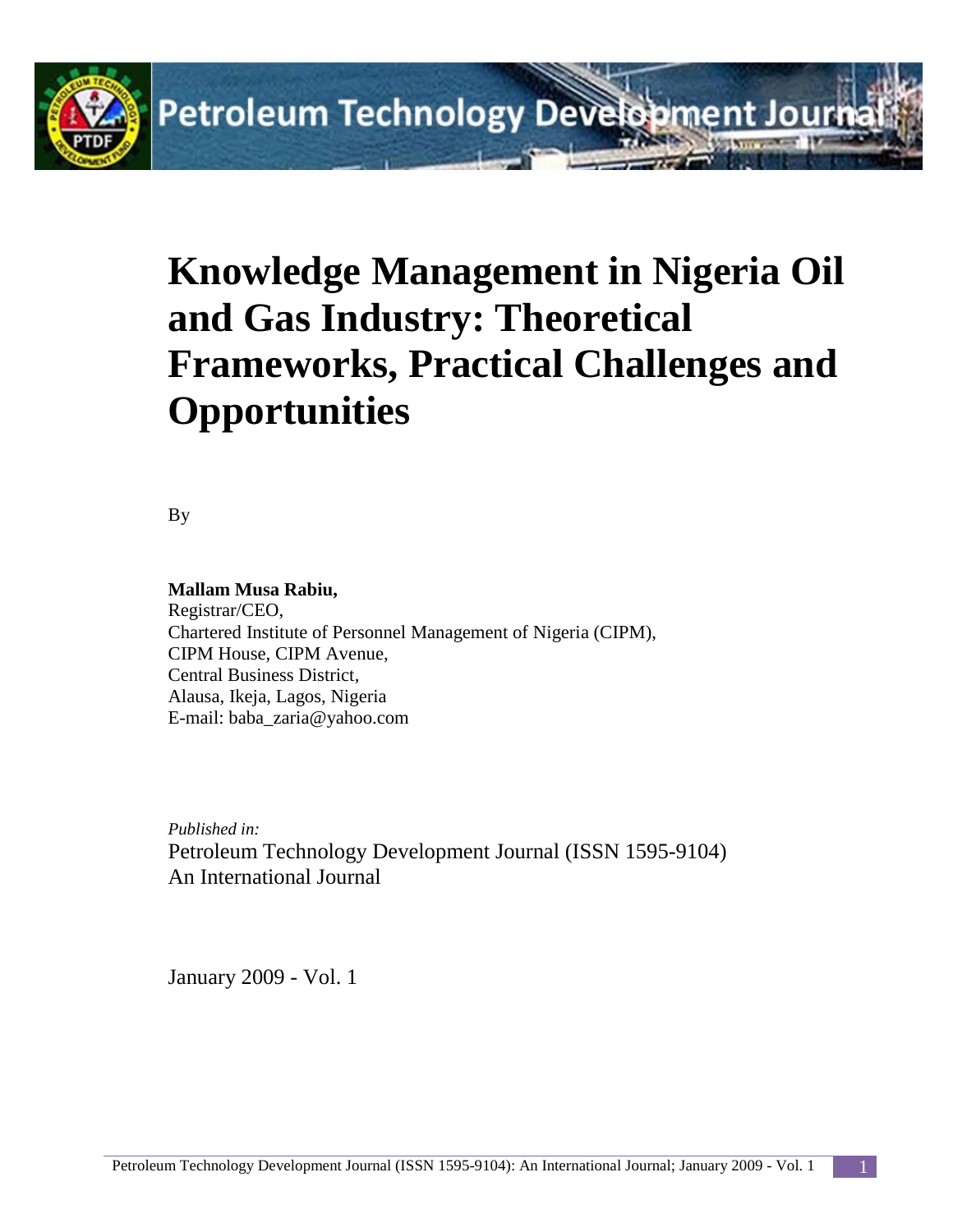# *Abstract*

*It is incontrovertible that we currently live in a globalised world characterized by fast information transfer across large geographic areas by means of the internet technology. A consequence of this is the emergence of knowledge-based economies where premium is placed on effective management of human capital to ensure that workers continue to create the right value for the economy. The gross domestic product (GDP) growth rate of economies will be determined amongst other factors by the quantum and quality of knowledge stock harnessed and applied in the production process in sectors of the economy. The knowledge-based economies require that knowledge management (KM) good practices be put in place to improve organization effectiveness.*

*This paper reviews the knowledge management theories, concepts and practices and examins key KM challenges and opportunities that exist in the industry in Nigeria. There is a critical need to increase top management commitment and resources to leverage the value of knowledge management practices in the industry.* The establishment of an online Knowledge Management *Forum (i.e. KMF)is recommended as a first practical step going forward. The paper suggests that there is more work to be done to get to a state of reasonable knowledge management penetration in the industry.* 

# **Introduction**

The global oil and gas industry has been a catalyst to the economic advancement of many countries in the last four decades. The world is grappling with key global energy challenges which include providing access to modern energy at optimum cost. The industry, particularly the upstream sector, has been growing in Nigeria and indeed in the West Africa sub region. There is therefore need to deploy optimally extant capability (i.e. people and technology) for business profitability and longterm sustainability for the society.

Knowledge management is a key aspect of organisation capability that is critical in deploying best available resources. It is noteworthy, that every individual, society or nation needs knowledge to be able to make real and sustained progress over time. Philosophically, knowledge is the source of light (i.e. physical and spiritual), which the almighty God has created and revealed or inspired for the guidance of mankind. Therefore, the acquisition of knowledge is not an end in itself but a means to justify the right end for society both temporal and spiritual. If, as they say, knowledge is power then knowledge management is the key to power.

The globalization of the knowledge-based economy will increase knowledge management requirements in strategic alignment with the organization objectives. Knowledge management is seen as being in the realm of human resource management (HRM) practice, though it is emerging increasingly as a distinct discipline in managing organization capability with strong interfaces with learning and development / training, organization design and effectiveness. In Nigeria, top management of some international Oil corporations (e.g. Shell Production Development Company) are now committing more time and resources to leverage the value of knowledge management practice for their organization. There is, however, a lot more work to be done to make the right impact.

I intend to address the following objectives in this paper, drawing from my professional experience, global 'best' practices and focusing on extant issues from the industry in Nigeria.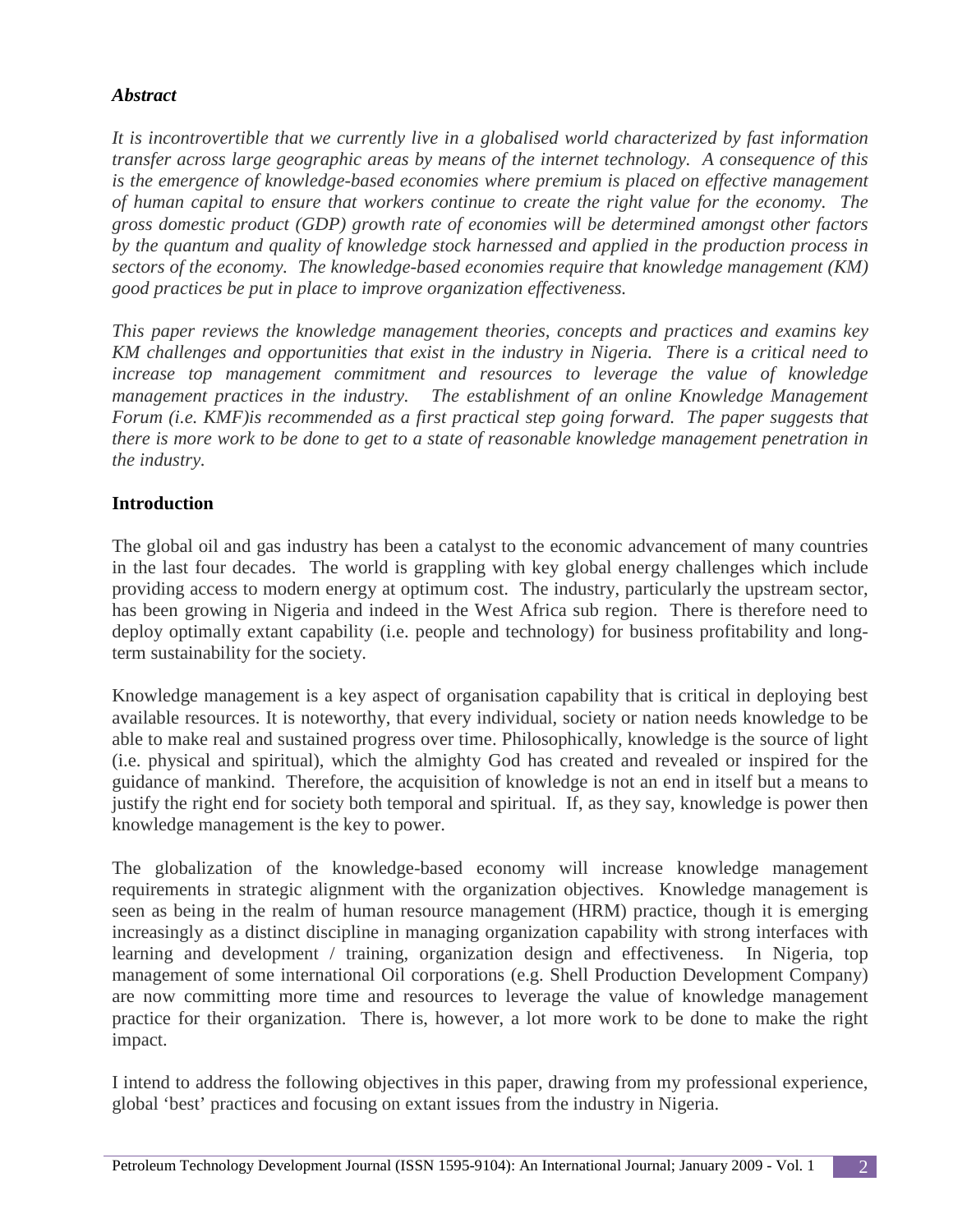- Review key KM concepts and models.
- Discuss some industry KM 'best' practices.
- Examine key challenges in deploying KM.
- Identify and discuss opportunities for further KM deployment in the oil and gas industry.

## **What is Knowledge Management?**

#### *Definition*

Knowledge Management (KM) is the art and practice of exploring, collating, storing, and deploying expertise (i.e. knowledge and experiences) of people for an effective performance of the organisation. Sometimes knowledge management is mistakenly equated with information management (i.e. data storage and retrieval). It is, however, more than that and it is about sharing expertise with emphasis on the cognitive, social, cultural, and organizational aspects of the human being. It impacts and stimulates intellectual properties of the organization.

The idea of a KM system is to enable employees to have ready access to the organization's based document of facts, sources of information, and solutions. For example, a typical claim justifying the creation of a KM system might run something like this: an engineer could know the metallurgical composition of an alloy that reduces sound in gear systems. Sharing this information organization wide can lead to more effective engine design and it could also lead to ideas for new or improved equipment.[1](#page-2-0)

Historically, knowledge management evolved as a school of thought in the 1980s, originating from intellectual capital and information management theories. The initial theories and models, which were developed many years ago, have become increasingly popular and widely accepted over the past few years. It is posited by KM experts that rather than focus on the management level of an organization, expertise sharing should focus on the self-organized activities of the organization's members. Globally, companies no longer solely compete on the basis of financial capital but knowledge (an aspect of human capital) is the new competitive advantage in business.

Globalization and technology have revolutionized the way the world does business and created a new knowledge era. Companies are searching for a way to compete in the new knowledgebased economy. Focus is being shifted from the industrial era's classic management methodology of vision and values to a more holistic, strategic approach that realizes the benefits of value networks.[2](#page-2-1)

#### **The 4-Stage Knowledge Cycle**

 $\overline{a}$ 

Competence which is a key aspect of human capital development can be defined as knowledge, skills, abilities and attitudes. The acquisition or loss of knowledge is an interesting experience through a 4-stage continuum. The four stages in the knowledge cycle which individuals pass through many times in their lives are.

- **a) Stage 1 Unconscious incompetence** (e.g. one who does not know that a motor car exists) If you don't know what you don't know, does it worry you? It most probably does not worry you.
- **b) Stage** 2 **Conscious incompetence** (e.g. a motor driver who is a learner)

#### Petroleum Technology Development Journal (ISSN 1595-9104): An International Journal; January 2009 - Vol. 1 3

<span id="page-2-0"></span><sup>1</sup> Baikar, Sachin, Gartner Group – Internet chatroom contribitor

<span id="page-2-1"></span><sup>2</sup> Crozier, Alison, Strategic Knowledge Management: Leveraging Intangible Assets in Adult Education Consulting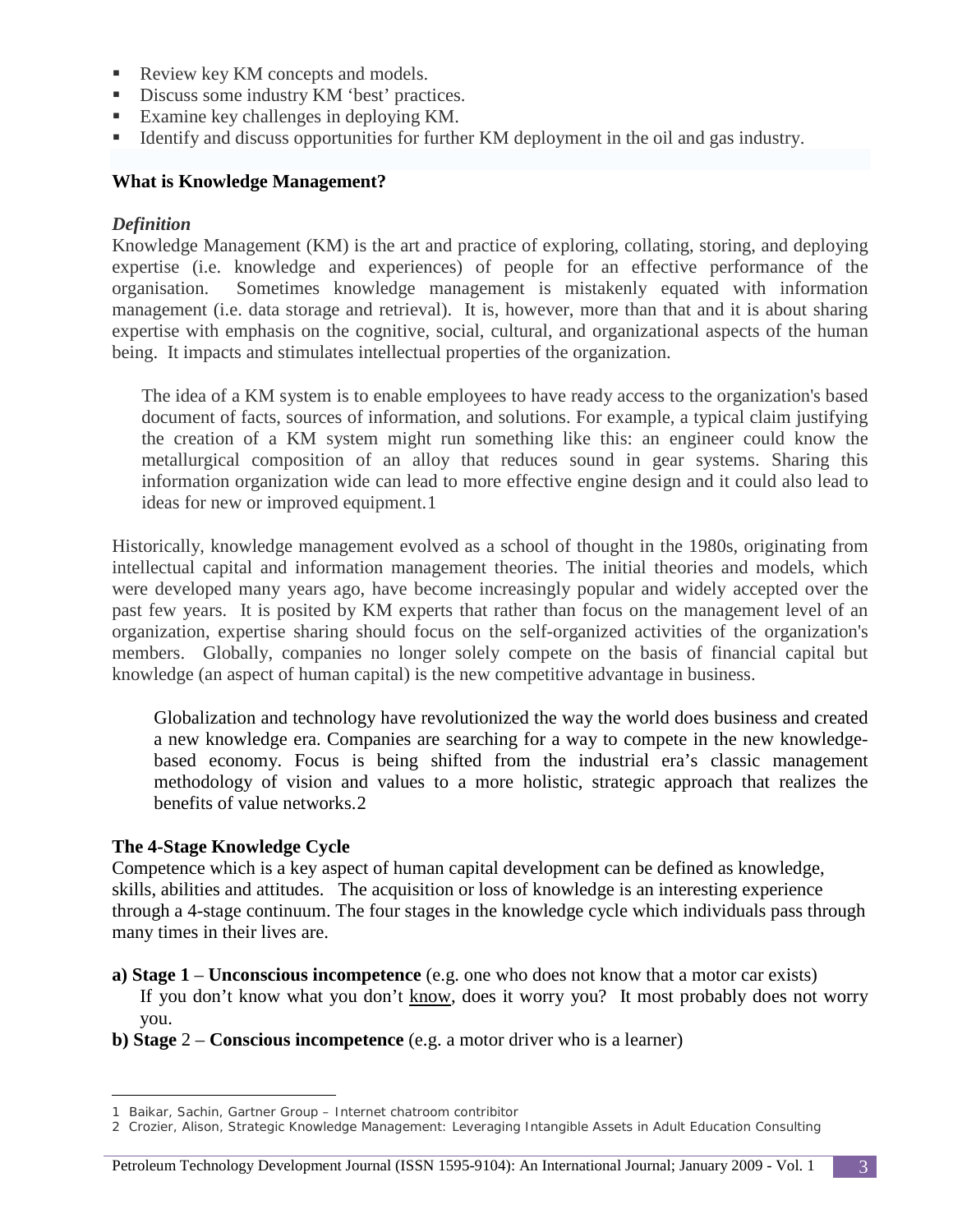If you now know that you don't know. Are you comfortable or not with this state of consciousness? May be you are or may be not.

- **c) Stage** 3 **Conscious competence** (e.g. a recently qualified professional driver.) If you now know that you know. How do you feel about this state of consciousness (e.g. are you confident or arrogant)? It depends on who you are.
- **d) Stage 4 Unconscious competence** (e.g. an experienced motor driver or bicycle rider) If you are not conscious of your competence, how do you feel? (e.g. confident, arrogant or nonchalant)?
- **e) Reflective Questions** Consider the following questions for your self:
	- i. Which one of the 4 stages in the knowledge cycle would you as an individual like to be at all the times?
	- ii. Which stage is the most comfortable to be at any time?
- iii. Which is the most dangerous stage to be at every time?

Whenever I asked the first question above, most people had answered that they would like to be in stage 3 (i.e. conscious competence) and next preference is stage 4. Nobody has expressed preference to be in stage 1 at all. Similarly, most have responded to the second question above by indicating comfortability in stage 4. Stage 1 is seen as the most dangerous place to be in. Whilst the first question explores the preference of the respondent to the 4 stages, the second tests the natural instinct of the respondent. In reality, it is natural for people to feel comfortable, without being conscious of it, only in stage 1 because what you do not know does not worry you. Can you imagine knowing that you know some incident (either extremely good or bad) will happen to you tomorrow or the in the next 5 minutes? How will you feel about this? I can predict that the resulting anxiety, worry and/ or emotional turbulence could cause cardiac arrest in some people. However, our Creator is a merciful God who Has made living merciful for the creatures by not allowing us to have perfect knowledge but desirous of it. The fact that stage 1 is a natural comfort zone for most people should not make it a permanent place for those who consciously and constantly seek new knowledge to improve themselves and their environment. Stage 4 is the most dangerous because 'he who knows not that he knows not' can be likened to a loose canon in flight seeking an unfortunate victim as impact target. This could be worse than a one-eyed man in the land of the blinds. Therefore, seeking to know yourself first before your environment is the right sequence in expanding one's knowledge horizon.

# **Knowledge Management Theories**

As a seeker of knowledge in KM theory and practice, I have reviewed the literature and would like to highlight Knowledge Management theories of four notable thought leaders in the western world namely, Verna Allee, Karl-Erik Sveiby, Hubert Saint-Onge and Charles Armstrong who respectively champion the theories of Value Networks, Intangible Assets and Knowledge Capital.

#### **a) Value Network**

Verna Allee is a renowned Knowledge Management thought leader in the western world. In her book *The Future of Knowledge*, she theorizes that to be successful in today's knowledge-based economy organizations must adopt a value network approach. She argues that knowledge management is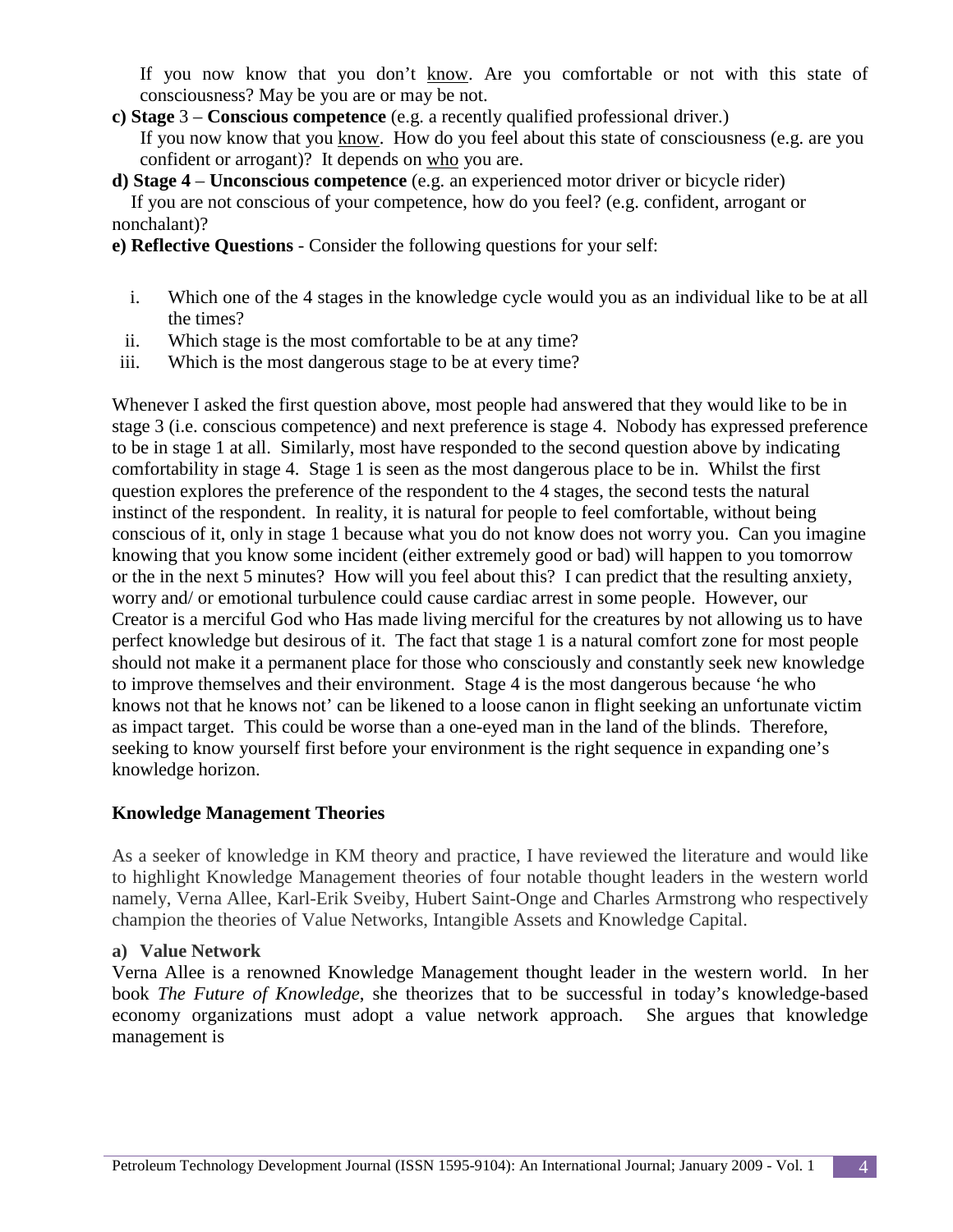"Any web of relationships that generates both tangible and intangible value through complex and dynamic exchanges between two or more individuals, groups, or organization[s3](#page-4-0)

Verna sees value networks as part of Knowledge Management and as business tools to assist organizations in recognizing relationships, identifying transactions, aligning strategic decisions and communicating complex concepts. The value network approach provides a whole system view indicating where key processes and business areas work together. A value network is constructed by identifying areas, within the organization and its external network, that create value through tangible and intangible transactions or exchanges. Each tangible and intangible transaction is then identified and mapped onto the value network. The whole system approach allows organizations to objectively analyze the flow of knowledge throughout the value network and better understand the "role of knowledge and other intangibles in value creation"<sup>[4](#page-4-1)</sup>. It is argued that adopting this modeling process provides organizations with the opportunity to critically identify value opportunities, align tangible and intangible transactions with value and strategy, and support the business model.

Verna advocates analyzing the value network by using a three-step process of Exchange Analysis, Impact Analysis, and Value Creation Analysis. The purpose of the Exchange Analysis is to assess the health and sustainability of the value system through the identification of overall patterns of exchanges; the Exchange Analysis identifies patterns of reciprocity, value bottlenecks, tangible and intangible transaction ratios, and system optimization<sup>[5](#page-4-2)</sup>. The Impact Analysis determines the costs and benefits of the tangible and intangible transactions for the participants, and their respective impact. Value Creation Analysis "focuses on one Participant at a time, analyzing how each Participant is extending value to other Participants in the system."[6](#page-4-3) The health and sustainability of a value network is determines by the ratio of positive to negative value inputs and outputs; it is crucial that each Participant recognize the positive or negative value created by his/her inputs and outputs, and how it affects the other Participants and the network as a whole.

#### **b) Intangible Assets**

Karl Erik Sveiby theorizes that the knowledge economy thrives and is based on the value created by intangible assets. Traditionally, in financial terms, the difference between an organization's book value and market value was defined as "goodwill"; instead, Karl attributes the difference to the value created by intangible assets. Karl's methodology focuses on identifying three types of intangible assets: Competence, External Structure, and Internal Structure. These assets contribute to an organization's balance sheet and the development and implementation of measures for evaluating organizational growth, efficiency, and stability.

#### **c) Knowledge Capital Model**

Hubert Saint-Onge and Charles Armstrong theorize that in the new economy, the conductive organization will be the ideal knowledge-based entity. The conductive organization will achieve success in the marketplace by aligning its knowledge with five organizational capabilities: **strategy, culture, structure, systems**, and **leadership**. Conductive is defined as ability to Turn information into knowledge that can be acted upon to create value for the customer and the organization.[7](#page-4-4)

The Conductive organization aligns its strategic capabilities with its internal and external strategy to create a cohesive brand, increase performance, nurture a consistent environment, and develop a

 $\overline{a}$ 

#### Petroleum Technology Development Journal (ISSN 1595-9104): An International Journal; January 2009 - Vol. 1 5

<sup>3</sup> Allee, Verna, The Future of Knowledge, 2003, p.192 <sup>4</sup>

<span id="page-4-1"></span><span id="page-4-0"></span>Allee, 2003, p.198

<sup>5</sup> Allee, Verna, The Future of Knowledge, 2003, p. 201-202

<span id="page-4-4"></span><span id="page-4-3"></span><span id="page-4-2"></span><sup>6</sup> Allee, Verna, The Future of Knowledge, 2003, p.206 <sup>7</sup>

Saint-Onge, Hubert & Armstrong, Charles, 2004, p.20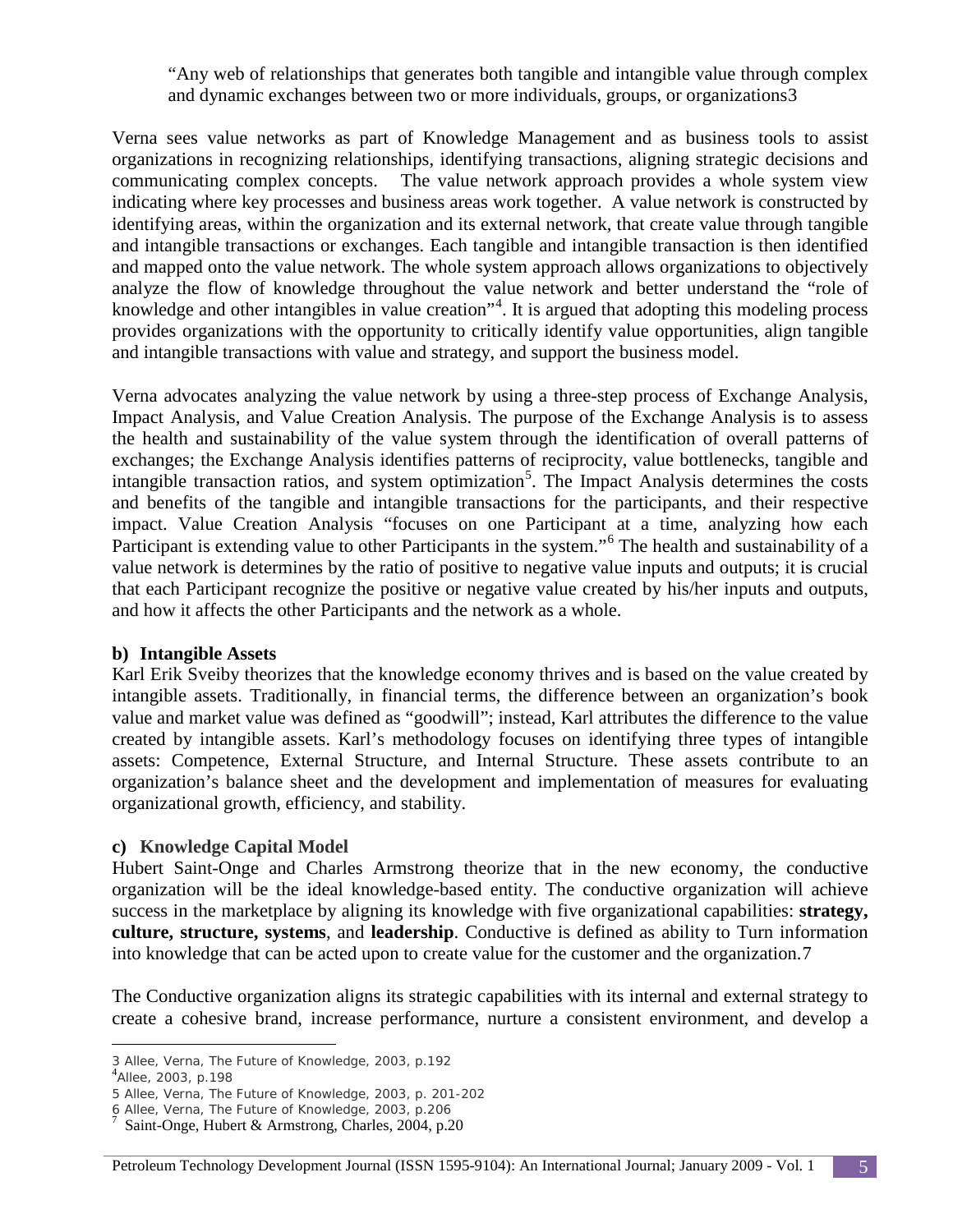customer focus. Knowledge management is seen as an organization's strategic ability to be responsive to its changing internal and external customer needs.

The Knowledge Capital Model has three main components that create knowledge value: Human Capital, Customer Capital and Structural Capital. Human Capital refers to the individual capabilities of the organization's employees. Customer Capital encapsulates the relationships an organization's human capital develops with customers and the value derived from them. Structural Capital refers to the organizational capabilities that provide the platform necessary for the human capital to develop value from customer relationships. Each component offers intangible assets that have the capacity for knowledge creation; the synergy of the three components, Human Capital, Customer Capital, and Structural Capital, creates value for the organization through the flow of knowledge.

Overall, the explicit application of these models is limited in the industry in Nigeria. However, value networking as expressed in discipline forum is an emerging practice in the industry.

# **Knowledge Management Challenges in the Oil and Gas Industry**

The oil and gas industry is currently dominated by Nigeria in the West Africa sub region. Globally, there is a lot of undiscovered hydrocarbon reserves (see Table 1 below) which efficient exploration and production will keep KM practice vibrant for a long time to come. There are huge potential reserves in Nigeria and in the gulf of guinea which would attract investment fund for exploration and production in the coming years. The return on investment will depend a lot on the value being created by workers enabled by KM practices.<sup>[8](#page-5-0)</sup>

**Fig 1**:



# **Global Undiscovered Hydrocarbons**

Given the Nigerian sub regional dominance and nascent state of KM in other Oil and Gas producing countries, the Nigerian case has been used to discuss the state of KM affairs. The sub region faces

<span id="page-5-0"></span> <sup>8</sup> Source: Shell Petroleum Development Company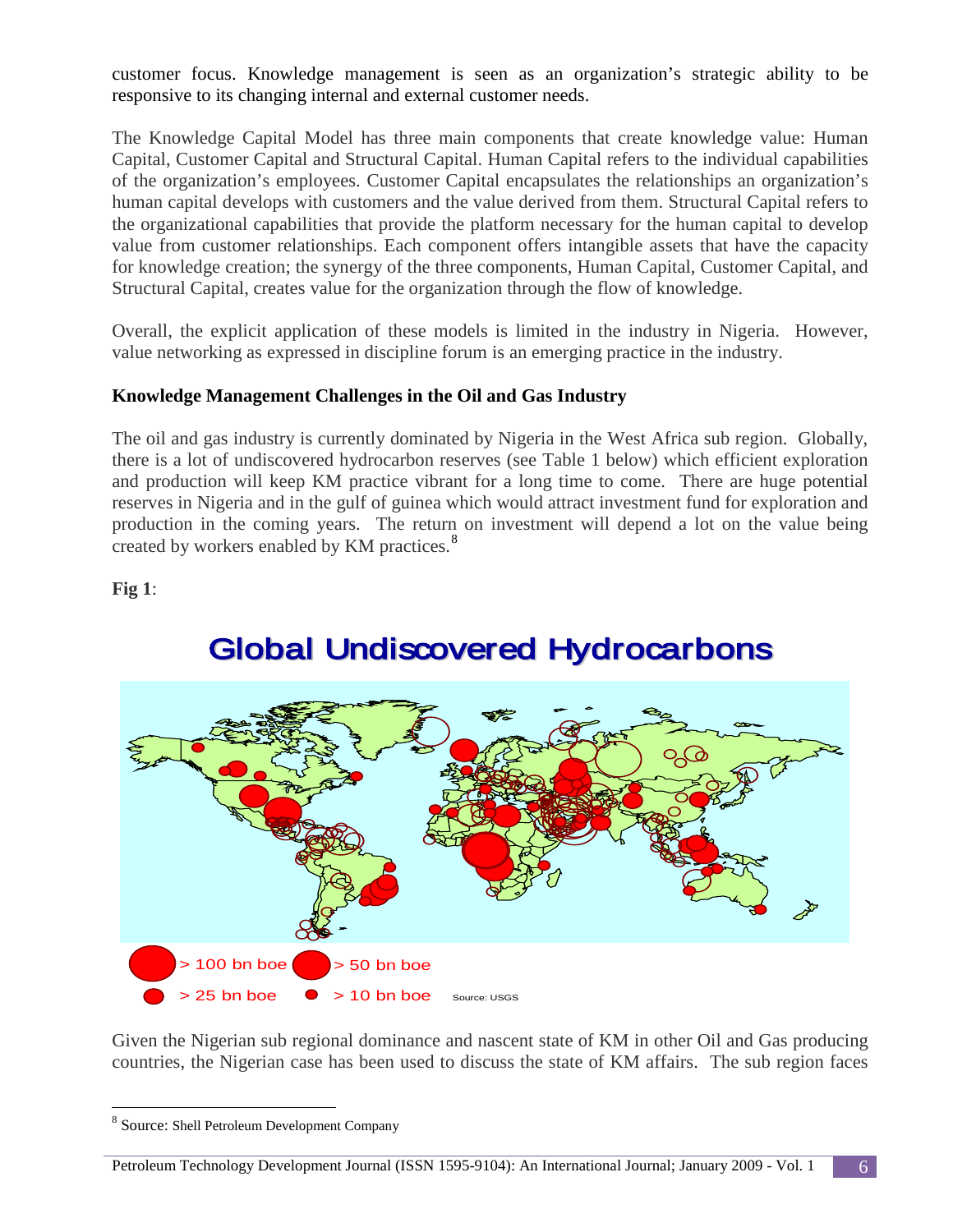certain challenges in nurturing knowledge management practices in the industry. The key challenges particularly in the emerging knowledge-based economies are as follows.

#### *Commitments and Alignment*

Securing commitment by top management to deploy knowledge management tools is a challenge. Also, there is need to align Learning and Development and Organization Design activities to avoid duplication / conflict of activities in embedding knowledge management practices in the organisation.

#### *Technology (Internet Penetration)*

The availability and use of technology are essential. The level of Internet penetration and impact are some challenges in managing KM in many organizations.

#### *Return on Investment (ROI)*

Measuring the value of knowledge management to the organization is not considered a priority but could significantly improve resource commitment and confidence level. Many organizations (i.e. 63% in Europe) shy away from measuring impact and effectiveness because it is not an easy task and not an exact science. Overcoming this challenge of measuring results of KM efforts will promote it further.

#### *Development of KM Professionals*

Learning and Development (and Organisation Design) professionals who manage the process must be provided skills building opportunities. The professionals must be at stage 3 (i.e. conscious competence) all the time.

#### *Engagement (Interaction) Culture*

The engagement culture, whether it is open or closed, friendly or hostile, willing or unwilling to learn (i.e. learning organization) will influence progress with knowledge management deployment.

*Language* – In West Africa, it is important to have facilities for interpretation (of spoken words) and translation (of text) from mainly English to French and vice versa; later to include Arabic.

#### **Knowledge Management Opportunities**

There are many opportunities to deploy Knowledge Management practices in the industry; some practices (e.g. Global Networking / Internet networking, Workplace Learning and Managing Pre and Post Crew Change Demographics) have been examined.

#### **Global Networking**

Global networking is a valuable KM practice and happens usually through a common discipline / skills group (e.g. Well Engineers, Geoscientists, Static & Rotating Equipment Engineers, Competitive Intelligence Practitioners, Human Resource Practitioners) meeting via the internet to share knowledge and experiences to address their common issues and challenges. A lot of business value is created this way by such networks through the free flow of information enabled by the internet. Some networks have access whilst others are password enabled and require membership registration. See the appendix for web addresses of some virtual network information groups.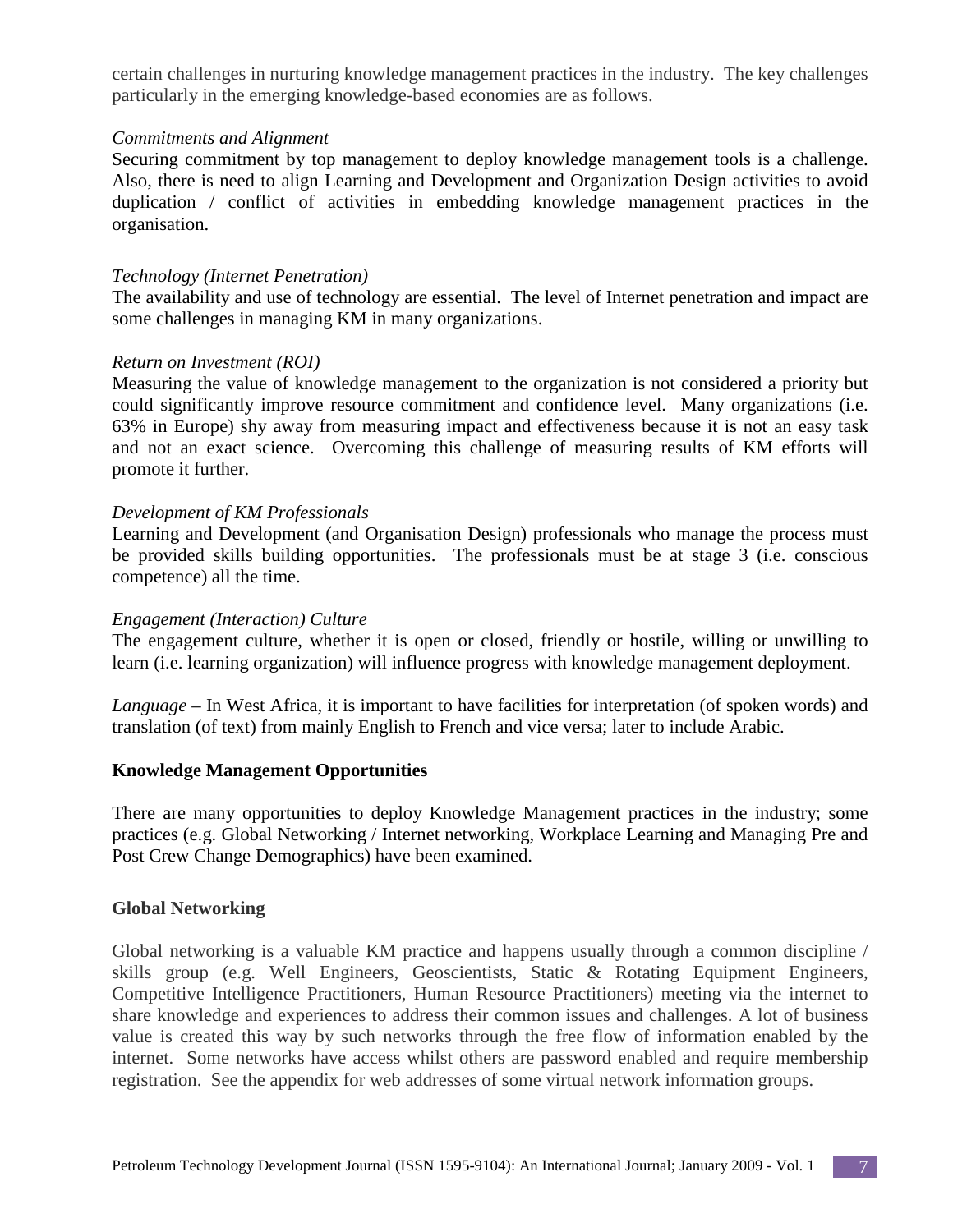I would like to share my personal experience on setting up a global virtual network. I was privileged during my 4-year overseas assignment at the Royal Dutch Shell Central offices in The Hague in 2001, to have designed and coordinated the take-off of a global network. This was the Human Resource Global Network (HRGN), a common interest virtual forum for HR people in Shell Exploration and Production Business across the world. The build phase requires defining the structure (i.e. high traffic area/ general discussion area, focused discussion groups), roles (i.e. process owner, discipline coordinator. discussion moderator), rules for participation and identified list of initial participants (i.e. business leaders, experts, etc). The implementation phase will require a kick-off event championed by a global business leader, sensitisation of potential members across geographic locations or business constituents. The HRGN still exists in Shell and a valuable network which I think would have by now over 5000 registered members including non-HR professionals (i.e. Line Managers) in many countries where Shell operates. It provides platform for knowledge seekers on HR or related discipline issues get professional advice and guidance. This was part of my modest contribution to nurturing good KM practice in Shell.

I would like to propose that an online Knowledge Management Forum (i.e. KMF online) be set up for the oil and gas (upstream) industry in Nigeria (for a start) with focus on sharing non-confidential information on industry practices in exploration, sub surface petroleum engineering and surface engineering and support activities. I am willing to volunteer along with others and contribute to setting it up. I believe that with a clear focus, commitment and resource availability the industry KMF online website can be achieved in a short time. However, we need strong corporate stakeholders' support from NNPC, PTI, DPR, NAPIMS, PTDF, Chevron, Exxon-Mobil, Shell, the Universities, and other selected professional bodies/ tertiary institutions.

# **Brainstorming and After Action Review**

Brainstorming is KM tool that is effective in getting ideas from members of a working or project team. It does not allow pushback/ criticism when ideas are being offered but deal with quality and prioritization of the ideas in the stage in order to get full participation. The After Action Review is another KM tool being used in the oil and gas industry in Nigeria. It enables feedback from members of a group or customers with a view to improving performance next time. Both tools are widely used in the industry though certain cultural challenges (e.g. deference to age/ elder/ seniority/ hierarchy) impede its full value to the organization.

# **Workplace Learning (WPL)**

Knowledge management can also be maximized through an integrated learning and competence application on the job (i.e. workplace learning) approach. Key workplace learning activities include training, coaching, mentoring, knowledge sharing (e.g. lunch and learn sessions).

- Coaching this could be a task coaching or behaviour coaching aimed to improve performance and personal effectiveness. Peer and lateral (i.e. upward / reverse) coaching can change a 'silo' or winner-takes-all mindset.
- Mentoring this is to nurture a long-term relationship between the youthful part of the workforce and the others with the aim to ensure generational transfer of knowledge.
- Lunch and Learn sessions to embed knowledge management culture, continuous sharing of information (e.g. management brief, learning points from a course/ conference/ workshop) should be encouraged during the lunch period.

# **Managing Pre and Post Crew Change Demographics**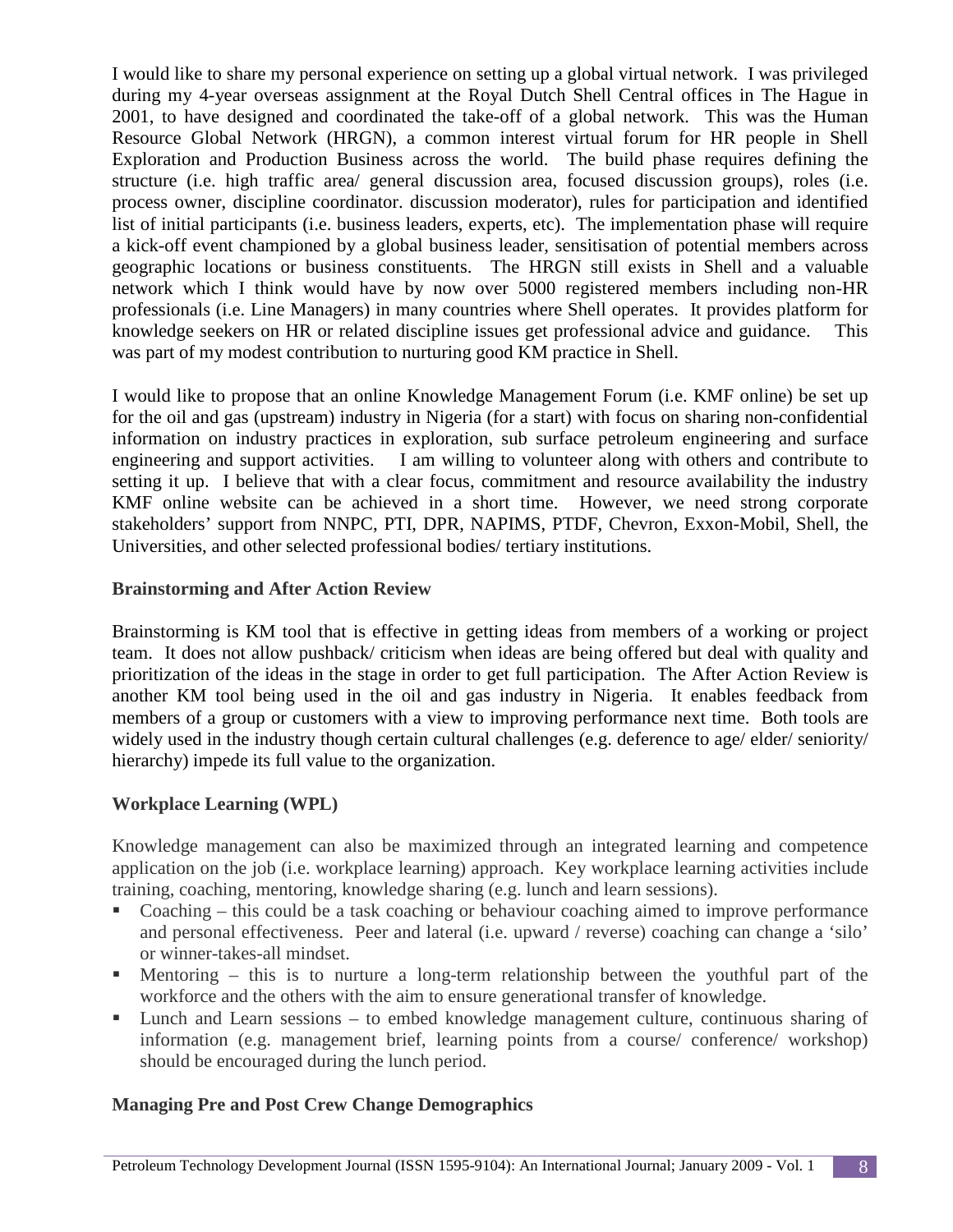The demographics of the organization would show a normal attrition (e.g. retirement, resignation) rate, which impact if not properly managed could be disruptive to the business. If for instance, 40% of the organization workforce will be retiring in the next 3 years, there is need to apply appropriate retention strategies to the stock of knowledge which the retiring staff would otherwise have carried out with them in to retirement. One strategy is to assign coaching and mentoring roles to these employees. However, their efforts and impact must be adequately recognized and their motivation monitored. For post retirement cases, it is useful to set up a retirees-forum with meetings either face-to-face or virtual, where not only welfare issues will be discussed but technical / business issues and suggestions sent back to the organization for consideration / adoption.

## **Knowledge Management Benefits**

#### **Individual**

- Work can be done better, faster and usually cheaper
- Improves personal development (skills and competences)
- Generates easy networking opportunities

# **Organization**

# **a) Quantitative**

- Continuous gathering of "incidental successes"
- Results exceed expectation

# **b) Qualitative**

- Optimises people asset, deepens professionalism
- Promotes challenge to innovate
- **Promotes employee and management engagement**
- Fosters partnership between key stakeholders (e.g. sponsors, customers, competitors, regulators)

# **Conclusion**

Knowledge management is critical to the continuing growth of the oil and gas industry in Nigeria and beyond. The increasing number of knowledge-based economies globally requires that knowledge management best practices should be put in place to improve organization effectiveness and meet the global energy challenge. This paper has reviewed the knowledge management theories, concepts and practices and examined key challenges and opportunities that exist in the industry. There is critical need to increase top management commitment and resources to leverage the value of knowledge management practices. Certainly, there is more work to be done to get to a state of reasonable knowledge management penetration in the industry. The good news is that we can start from where we are today.

Current KM situation can be improved with industry collaboration and a strategic plan, focus and drive. We need a clear vision, commitment to the vision, practical next steps and demonstrable benefits to be gained upon achievement of the vision. With these, at least the online Knowledge Management Forum (KMF) vision will be achieved within a year.

# **Appendix**

**a) Center for Creative Leadership** is at [www.ccl.org.](http://www.ccl.org/) The standard features include

- Online Bookstore provides publications and assessment materials
- Online 360 degree feedback assessments